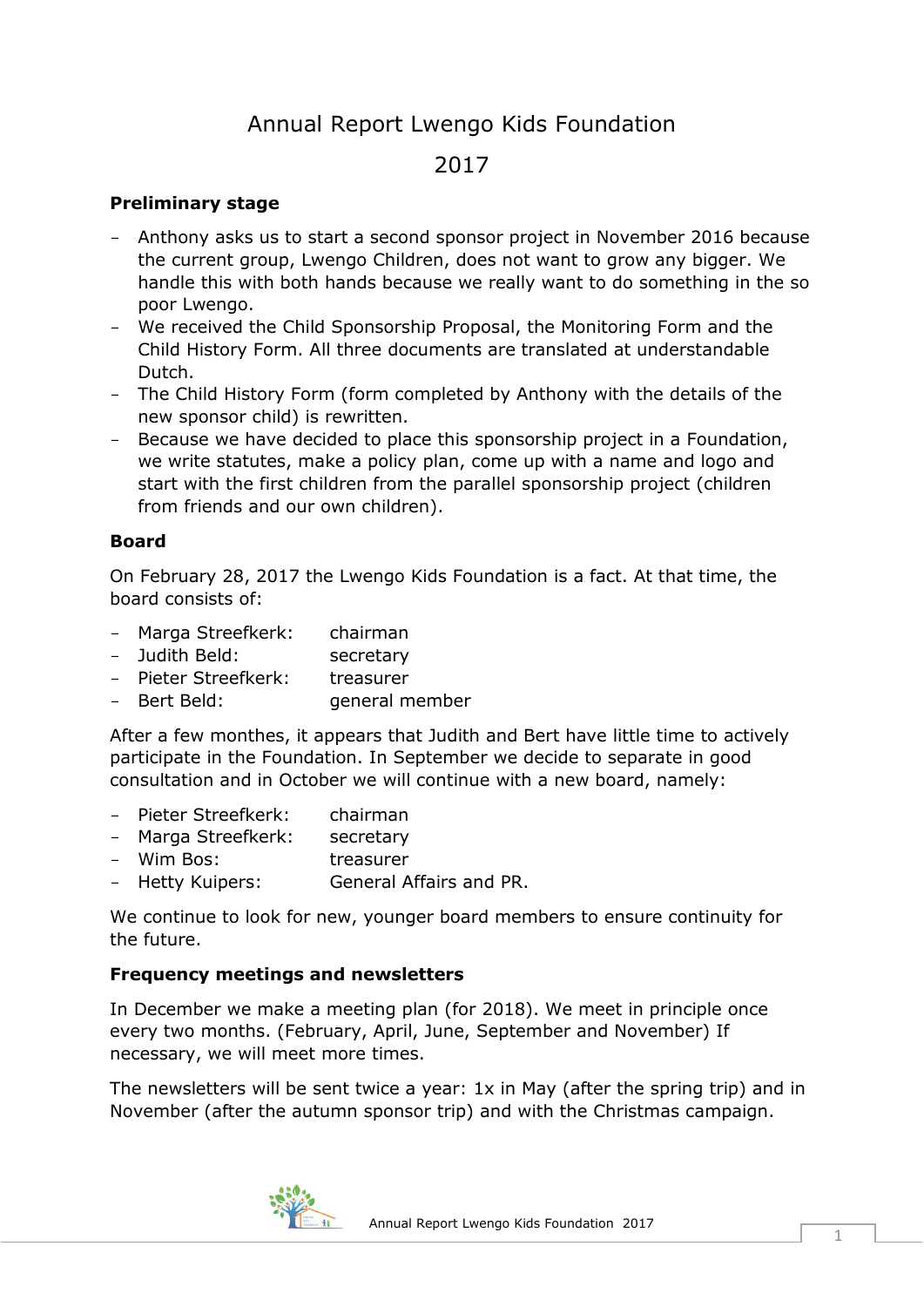## **Subsidies and large donations**

We made two subsidy applications in 2017

- Consultative body Development Cooperation Ermelo; this in response to the Double-Sided giving market in december. We have € 300, - submitted and it is honored with a one-time  $\epsilon$  150, - because Lwengo Kids is not located in Ermelo.
- Recycling Shop Overnecessary Putten (this is a shop they sell second-hand stuff; the profit is for good causes). Here we have applied for  $\epsilon$  6.000 for new school uniforms. This application has been honored with  $\epsilon$  1.000, - euro.
- For a new water pump at the school in Lwengo we generate  $\epsilon$  5.000, -
- Sanne starts an action for a new bodaboda after a facebook message from Anthony. The campaign runs from Christmas to New Year. With this money, the sale of the old bodabodas and a supplement of Lwengo Kids Foundation, two brand new bodabodas could be realized.

## **Contact Uganda**

The contact with Anthony in Uganda is initially difficult. His mail is hacked and we have to do it via Messenger with Dickson (son Anthony).

Later in the year he gets a smartphone and that solves a lot of communication problems. We received a lot of photos and messages through the app. If we are dealing with a seriously ill child in October through January, we will be kept well informed by Anthony. Even if in December the smartphone from Anthony is broken, Dickson takes over the contact until Anthony is online again.

And that is also the goal: if something is wrong with one of the sponsorchildren, we will, if necessary, talk with the sponsorparents and look for the best solution for the child.

## **Work Uganda / webshop**

Marga designs a giraffe that becomes the figurehead for the Foundation. The idea is that the animal will be sewn on different items.

Because there is a possibility on the website to open a small webshop, we ask Joseph if he can make nice things for the webshop with his ladies. The ladies start making aprons and bags with the giraffe on them. Joseph gets moneyto buy a sewing machine and fabric. There are also made dishes and coasters of paper, which will all be sold in the webshop, but also taken to markets. The ladies have a small income and the Foundation a little bit income. On July 30 we officially open the webshop.

## **Activities**

- March: we request ANBI, build a website www.lwengokids.nl; create a Facebook page and there will be printed matter: leaflet and business card.
- April / May / June: Marga is developing an up-and-coming growth book. There is a general story about Uganda, a growth chart and in the course of time additions will be made that are interesting for the sponsorparents.